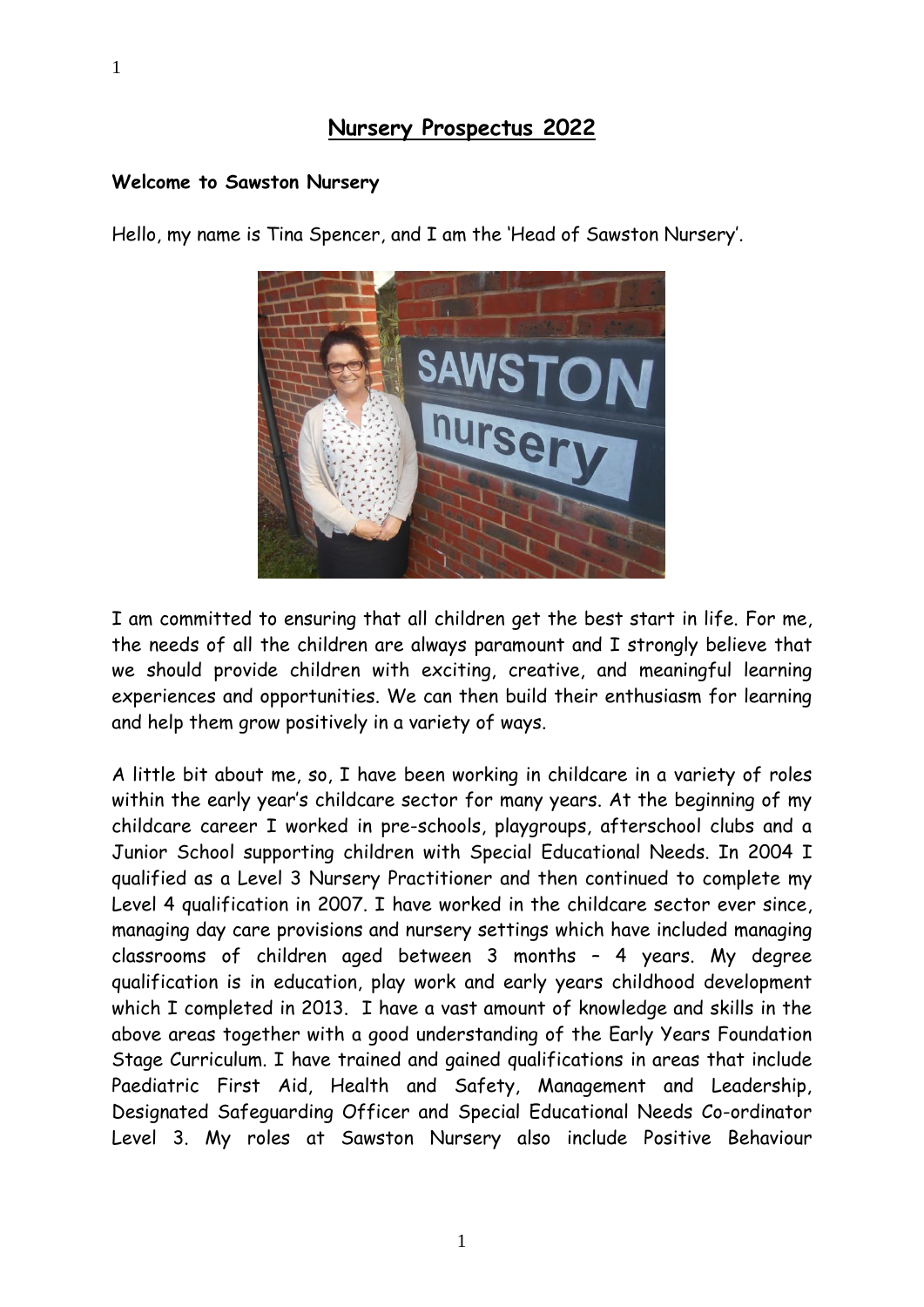Management Coordinator, Prevent Duty Lead and more recently HR together with a counselling qualification.

I hope this Prospectus will give you the information you require to find out more about Sawston Nursery where our most recent Ofsted Inspection (2018) states:

*Children develop close and affectionate bonds with caring and attentive staff. They enjoy their time in the nursery and demonstrate they feel safe and secure. This is achieved through staff being responsive and sensitive to a child's needs, helping them to understand they are valued, respected, and understood.* 

*The nursery is led well by the experienced manager and her well qualified team. Staff retention is very good, and morale is high. Staff build positive relationships with parents and children. They learn key skills for the next stage of their learning whilst demonstrating good independence skills promoting independence in their learning and thinking.*

If you would like to look around the nursery and talk to us about the service, we can offer please feel free to call us and we will be happy to organise a convenient time for you to come in and meet our team in a friendly and happy atmosphere. We have a virtual tour on our website that is available if you wish to view the nursery online at [www.sawstonnursery.org](http://www.sawstonnursery.org/)

If you have any questions, please do not hesitate to e mail me or contact my administration team who will be happy to help you.

I look forward to meeting you and hope you and your child enjoy your experience at Sawston Nursery.

Best Wishes

*Tina*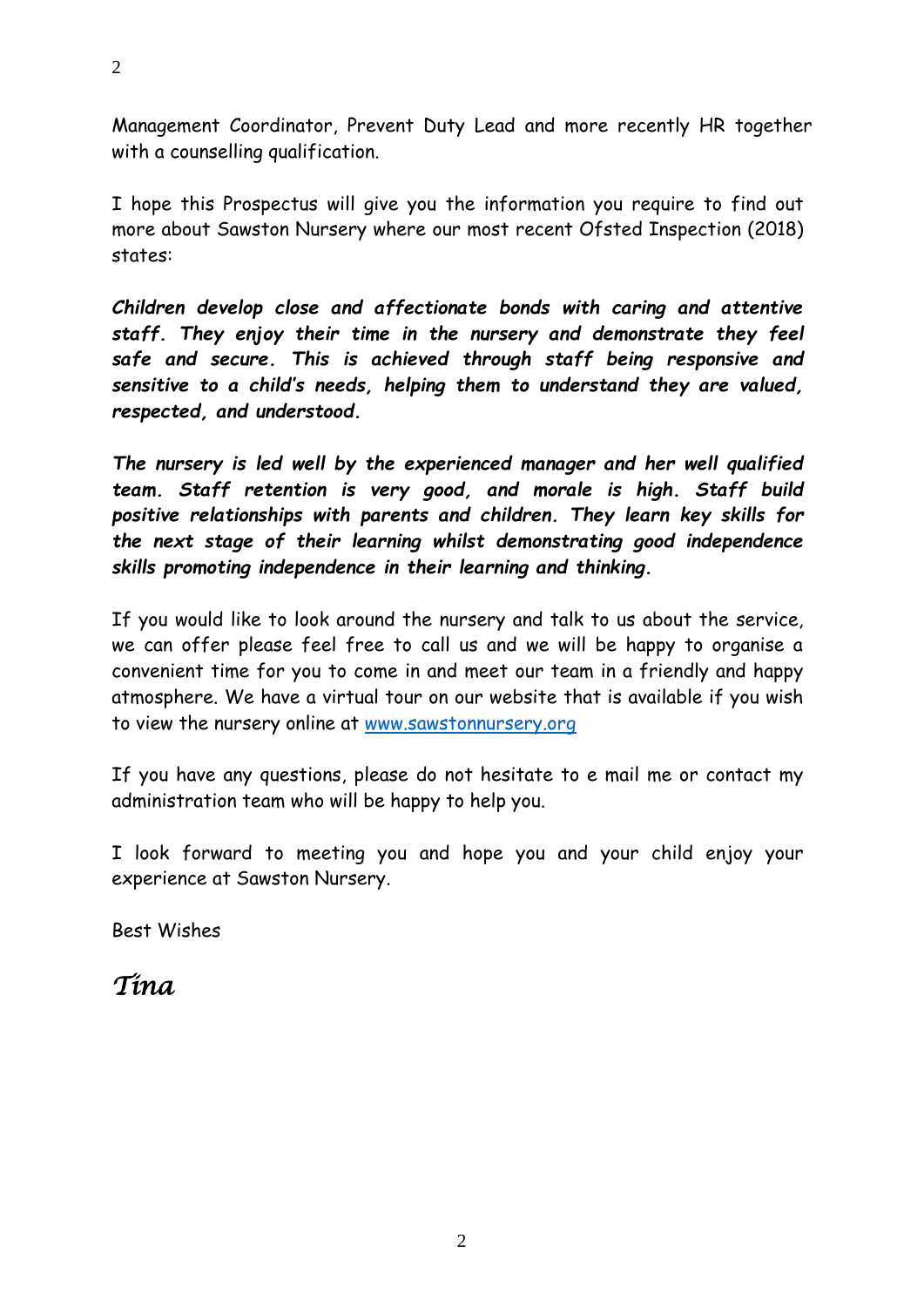#### **All about Sawston Nursery**

Sawston Nursery is only a few miles from Cambridge, is purpose-built with modern facilities for childcare and pre-school education. It is situated in a peaceful road, with off road parking.

The nursery has always been designed with the safety and security of the children in mind. We operate a coded entrance system to ensure that staff are aware of any visitors within the nursery at all times.

A modern kitchen provides cooked meals and snacks for the children and has always achieved the highest hygiene rating with our onsite cook and kitchen assistants who have years of experience providing good quality nutritional food for all the children in our nursery.

We welcome children to the nursery from surrounding villages and occasionally further afield if room in the nursery classrooms is available.

Sawston Nursery is operated by Sawston Childcare Ltd, a non-profit making charitable company. Its volunteer Trustees include 7 professional Individuals with diverse skills who are able to support the Nursery Head in the effective day to day operation of the nursery. There is provision for two parents of children attending the Nursery to be elected by parents to the Board of Trustees of Sawston Childcare Ltd. Sawston Nursery building is owned by John Huntingdon's Charity and leased to Sawston Childcare Ltd.

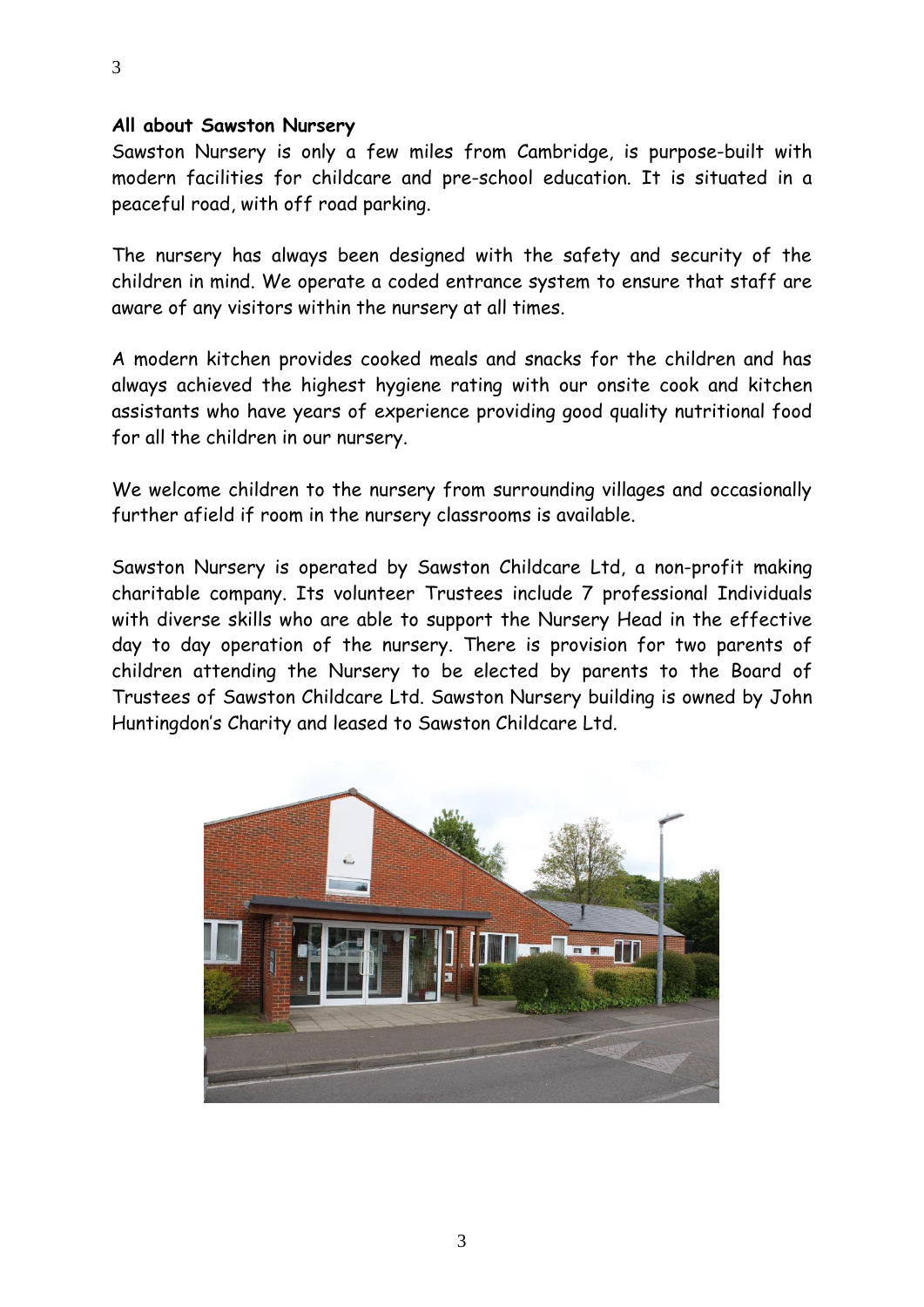# **Principles:**

- All children are entitled to high quality learning and teaching. This will give them the skills they need to prepare themselves well for the future.
- Sawston Nursery promote active learning within the nursery where every child has the opportunity to thrive. We talk to the children about their learning and follow their interests and fascinations to ensure their time with us is enjoyable.
- Children are able to build on the foundations of earlier concepts in their learning. The order in which a child learns is dependent on the child, their interests, broadening their possibilities to gain more knowledge to develop and extend their skills further.
- We provide activities and experiences to enable children to develop in the context of relationships and the environment around them.
- We believe that every child can thrive with the right support.
- Our curriculum is ambitious, and careful sequencing is considered to support the children in their learning over time.
- To treat every child as an individual and meet additional needs regardless of gender, race, nationality, and culture without discriminating. Furthermore, we encourage equal opportunities for all children and adults involved in the Nursery.
- Endeavour to ensure that appropriate provision is made for children who have *Special Educational Needs* with regard to the Code of Practice (January 2015). Early identification of needs and the timely provision of appropriate support, together with high aspirations, can help ensure that the vast majority of children who have SEND (Special Educational Needs and Disabilities) can achieve well and make a successful transition into adulthood.
- Sawston Nursery believe that children flourish best when their personal, social, and emotional needs are understood, supported, and met and where there are clear, fair, and developmentally appropriate expectations for their behaviour.
- Recognise the importance of '*working together'* as both parents and practitioners are key people and have a joint interest in and responsibility for children's development and learning.
- Sawston Nursery have record keeping systems in place that meet legal requirements; this means, we use, store, and share that information, which takes place within the framework of the General Data Protection Regulations (2018) and the Human Rights Act (1998).
- A copy of our General Data Protection Regulations Privacy Notice can be found on our website [www.sawstonnursery.org](http://www.sawstonnursery.org/)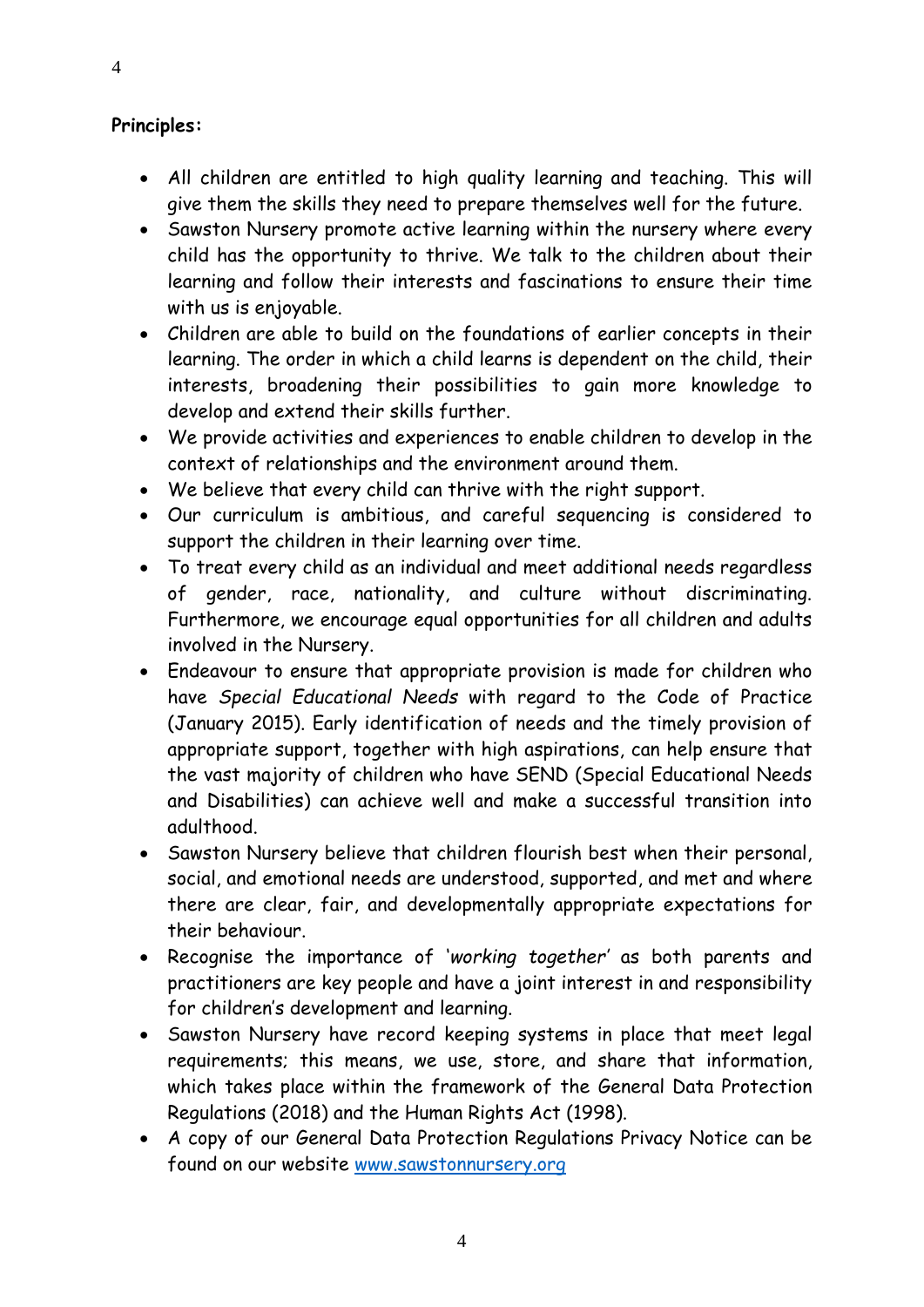# *Staff: Child ratios* **Statutory Framework for the Early Years Foundation Stage, 2017)**

Buttercups Room 3 months to 24 months approximately The staff ratio is 1:3 children.

5

Daffodil Room: 18 months to 36 months approximately The staff ratio is 1:3 and 1:4 children. (Dependent on the age of the child)

Poppy Room: 24 months to 48 months approximately The staff ratio is 1:4 and 1:8 children

Sunflower Room: 36 months to 60 months approximately The staff ratio is 1:8 children.

However, if the nursery is at capacity children may be in their current room longer than the ages above.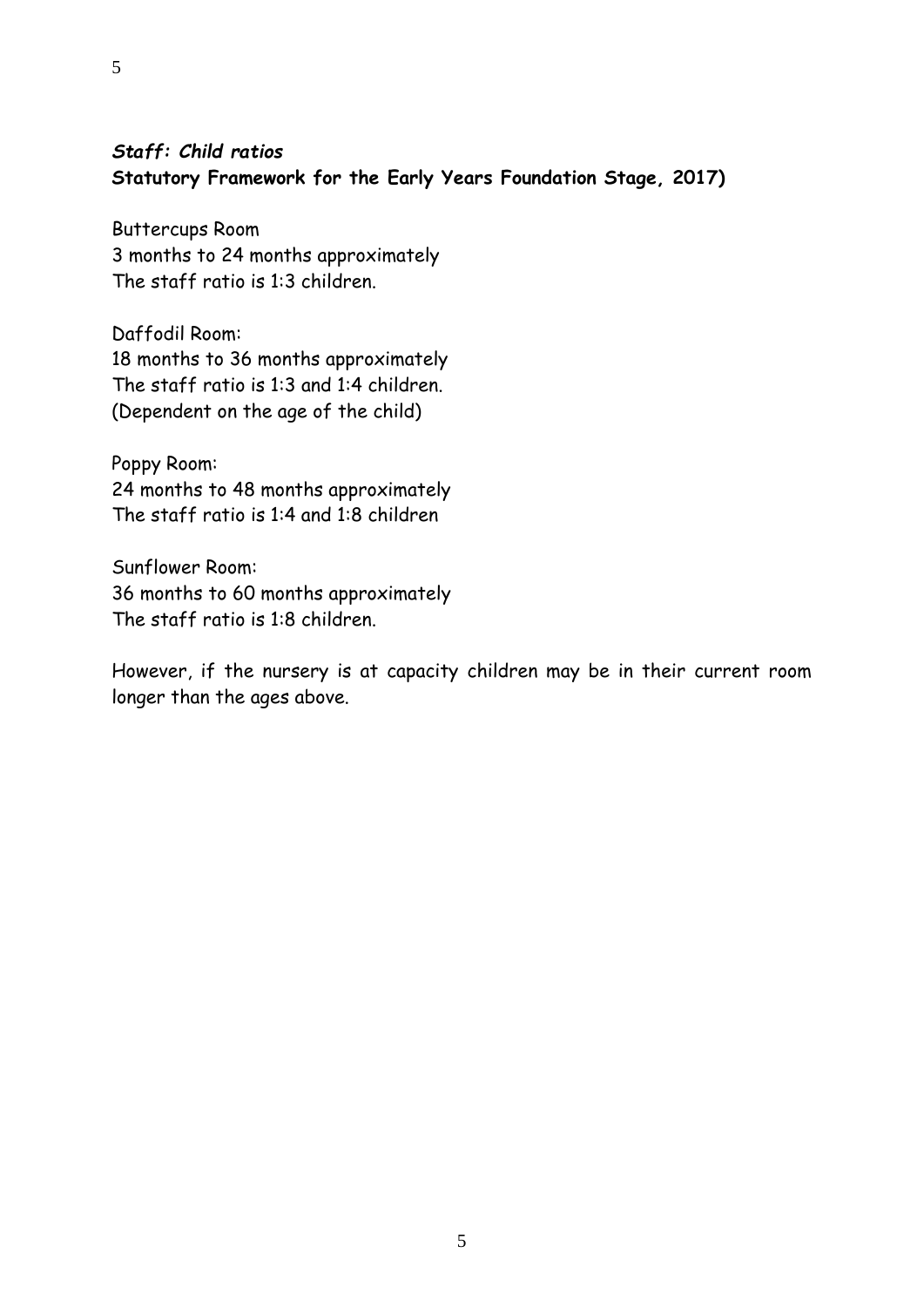## **Characteristics of Early Learning (CoEL)**

CoEL are a revived element in the current Early Years Foundation Stage Curriculum (EYFS). CoEL advocate that in planning and guiding children's activities, practitioners must reflect on the different ways that children learn, and then reflect these in their practice. A child's individual learning characteristic will determine the way they respond to both the teaching and learning taking place in the environment. Three characteristics of effective teaching and learning identified by the EYFS are:

- **playing and exploring** children investigate and experience things, and 'have a go'.
- **active learning** children concentrate and keep on trying if they encounter difficulties, and enjoy achievements; and
- **creating and thinking critically** children have and develop their own ideas, make links between ideas, and develop strategies for doing things.

**(Taken from Development Matters, September 2020, Revised July 2021).**

# **Early Years Foundation Stage**

**(Published 31 March 2014, last updated 1 September 2021)**

Sawston Nursery aims to help all children reach their maximum potential and to build on partnerships with parents whilst recognising parents as the child's prime educators. A record of progress is made using Tapestry in the Nursery showing each child's development in all Early Years Foundation Stage curriculum areas. The content of this report is shared with the parents regularly, with provision for parents to add their own comments and effectively be involved in their child's learning.

Children learn from every aspect of life around them. The most valuable resource any child can have at their disposal is a familiar, attuned, sensitive, and knowledgeable adult. This means that whether children prefer to be indoors or out, our highly skilled staff can take learning to where they are and meet their interests.

Children can learn from the environment, the atmosphere, the routines, and the activities and learning experiences presented to them. It is impossible to separate aspects of learning and development in very young children, but the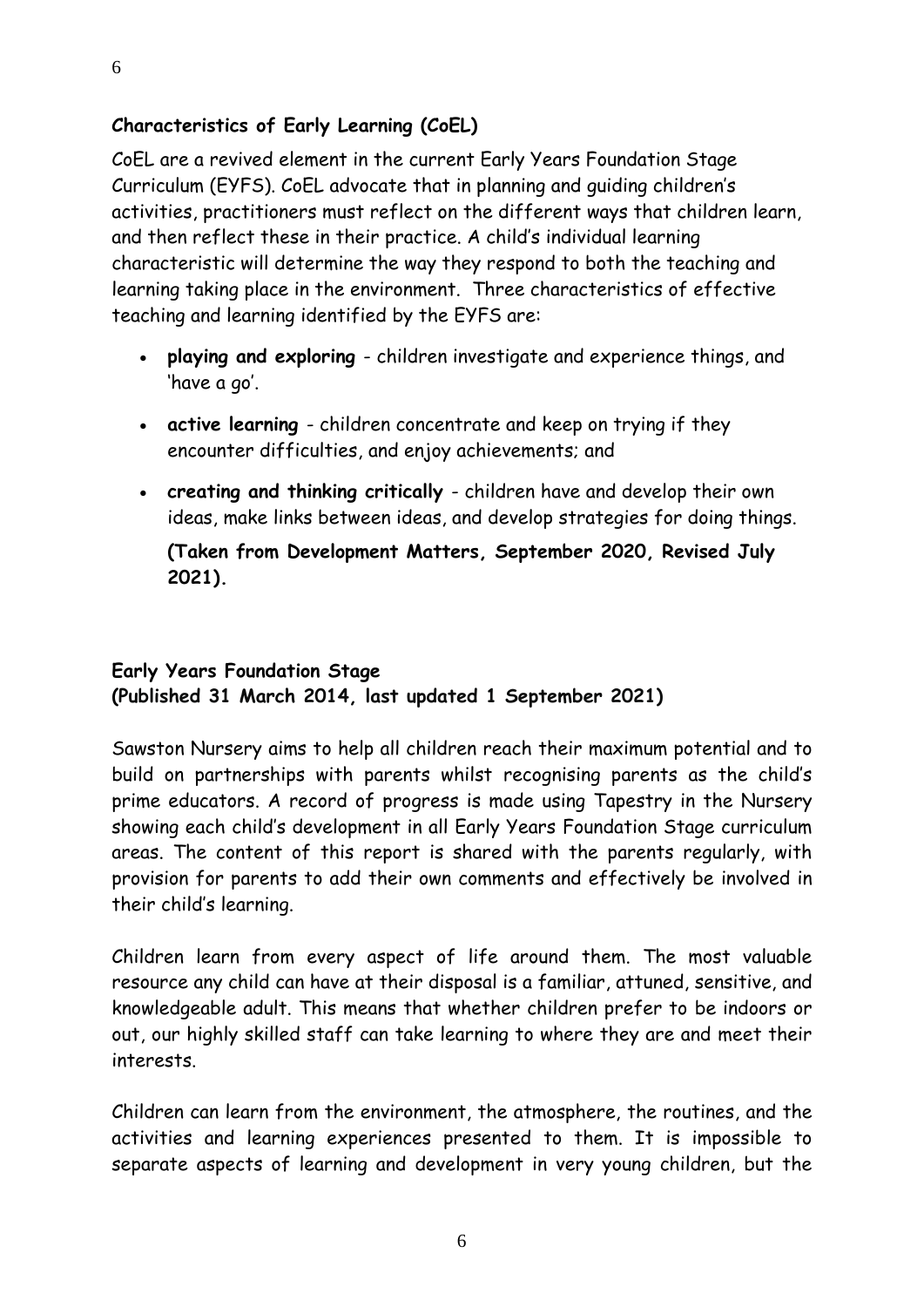Early Years Foundation Stage Curriculum helps us as educators, to track and plan for children's next steps in learning as they aim towards the Early Learning Goals, which are the expectation for the end of their first year in Primary School.

Here at Sawston Nursery we deliver the Early Years Foundation Stage Curriculum which supports children 0-5 years. We plan activities for children to help them develop their skills and take their learning forward. The curriculum itself is divided into 7 areas of learning and development:

Three areas are particularly crucial for igniting curiosity and enthusiasm for learning, and for building their capacity to learn, form relationships and thrive.

These are the prime areas of learning, which are:

- Communication and Language
- Physical Development
- Personal, Social and Emotional Development

We then support children in four specific areas, through which the three prime areas are strengthened and applied. The specific areas are:

- Literacy
- Mathematics
- Understanding the world
- Expressive arts and design

All teaching is delivered through practical activities and learning through play. Parents are closely involved and are asked to inform staff about their child's interests, to gain a starting point for their child. The children are regularly assessed to monitor their progress and to enable accurate plans to be made for future teaching and learning.

**More details on the Early Years Foundation Stage Curriculum are available on the [Department for Education \(DfE\)](http://www.education.gov.uk/childrenandyoungpeople/earlylearningandchildcare/a0068102/early-years-foundation-stage-eyfs) website.**

[www.gov.uk/government/organisations/department-for-education](http://www.gov.uk/government/organisations/department-for-education)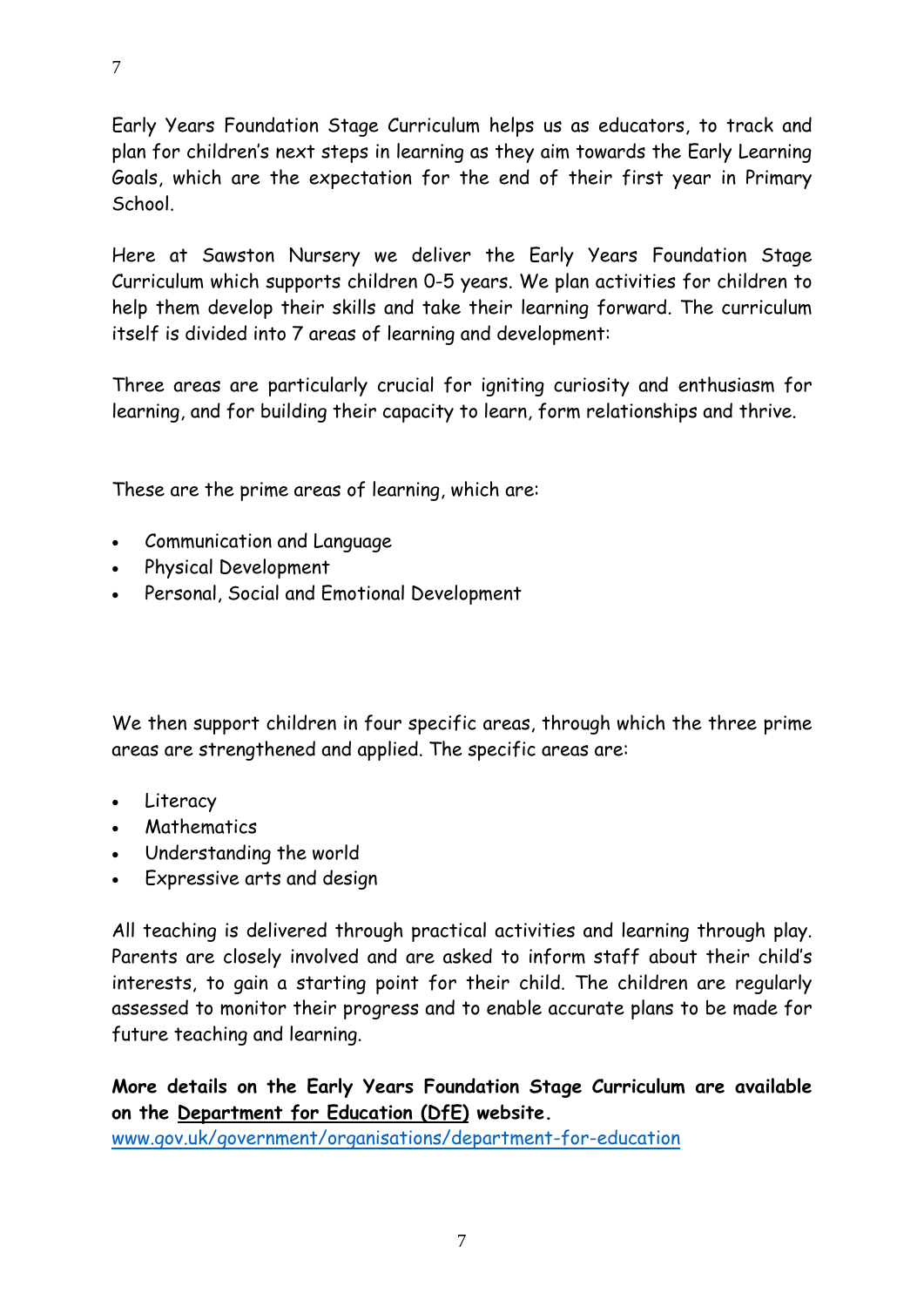Through play children learn the skills necessary to effectively participate in their world. This provides children with the opportunity to engage in meaningful activities that enhance, physical, language, social and cognitive development.

Children at Sawston Nursery learn through play. *'Play, both indoors and outdoors, is a keyway in which young children learn with enjoyment and challenge'.*

Children are motivated to learn by their own curiosity. Activities such as sand and water play, art, craft, creative activities, imaginative and construction play are all available to the children, both indoors and outdoors.

The child's experience must always be central to the thinking of every practitioner who will be effective and responsive to all children in our care.

# **Curriculum Development and Ethos**

Our **vision** at Sawston Nursery is to provide a caring, stimulating, and professional learning environment for all children. We recognise that children thrive in a warm, nurturing, and friendly atmosphere, where staff ensure that each child feels individually valued and are able to reach their full potential. **Intent:**

# **We offer a holistic approach to learning, so each child is able to explore a variety of experiences through play and follow their own interests across the seven areas of the Early Years Foundation Stage.**

Areas within our continuous provision are accessible to all children where they are able to experience age-appropriate resources which are challenging, hence creating confidence, providing 'thrill and will' for each child.

We are fortunate to have large outdoor spaces across the nursery which allows the children to interact and develop a sense of freedom to make discoveries by themselves. Children are able to develop their own ideas or create games and activities to take part in with their friends, whilst they experience risk taking. For example, 'Shall I climb this tree, or should I jump off this log?" Children begin to understand what they can do by themselves and develop a 'can do attitude' which will act as a solid foundation for future learning.

At Sawston Nursery, we feel that our outdoor space should be an extension of our classroom where children can explore and express themselves freely without classroom constraints. This in turn, promotes a sense of well-being and an active lifestyle.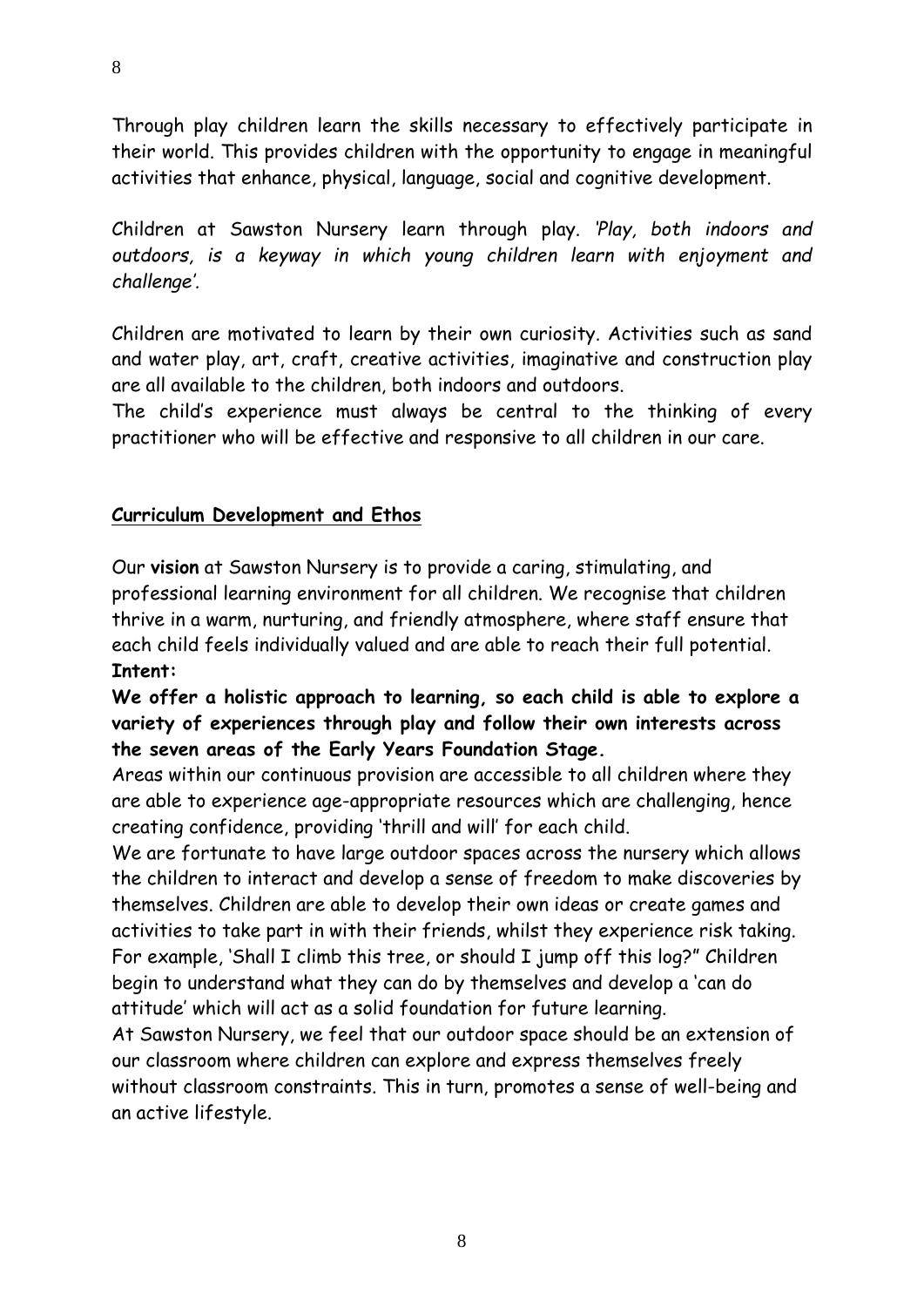Spending time in our garden area allows the children to challenge themselves and take risks, building self-esteem and helping them gain independence and confidence.

• Children are also encouraged to develop an appreciation for nature. From an early age we motivate everyone to go out for walks in the local community and interact with nature. So, when the child notices an animal, a bird, or even a flower, we make sure their questions are answered through sharing some fun facts.

We are fortunate to have a forest area close to the nursery which we visit regularly to explore our local wildlife and their habitats.

We believe that consistency supports children in developing a resilient attitude to learning and to feel good about themselves. Good interactions with children together with communication and conversations help a child to problem solve and self-regulate.

We strive to be aware of each child in the Nursery, establishing their interests, and developmental level. We are then able to promote children's next steps in their learning through play and discussions with other adults and build on the child's current stage of development.

We aim to form good relationships with parents and work together to provide the best possible outcomes for each child. Staff are friendly, approachable, positive, and respectful to all children and their families, treating everyone as an individual recognising their uniqueness.

Play is the business of childhood. We believe through play, children are able to become an enquirer, an experimenter, a discoverer, and an explorer, as play sets the stage for learning and children at Sawston Nursery have the opportunities to learn though quality play.

## **Implementation:**

# **Children learn through a balance of child initiated and adult directed activities where they are given plenty of time to engage in exploration and challenge themselves.**

Our environment enables children to follow their interests and become independent learners based around experiences. We believe that if a child is interested in an activity, they can be taught anything. Adults will provide thoughtful resources that children are interested in and like to play with. We want our children to be resilient, independent and be able to communicate with others. We want them to make thoughtful decisions about what they want to do, and the risk involved. This will impact decisions in the world about what they do. Staff across the nursery plan activities for the children that excites them and allows their interests to be acknowledged. Modelling to the children takes place in the daily routines and capturing those teachable moments such as allowing a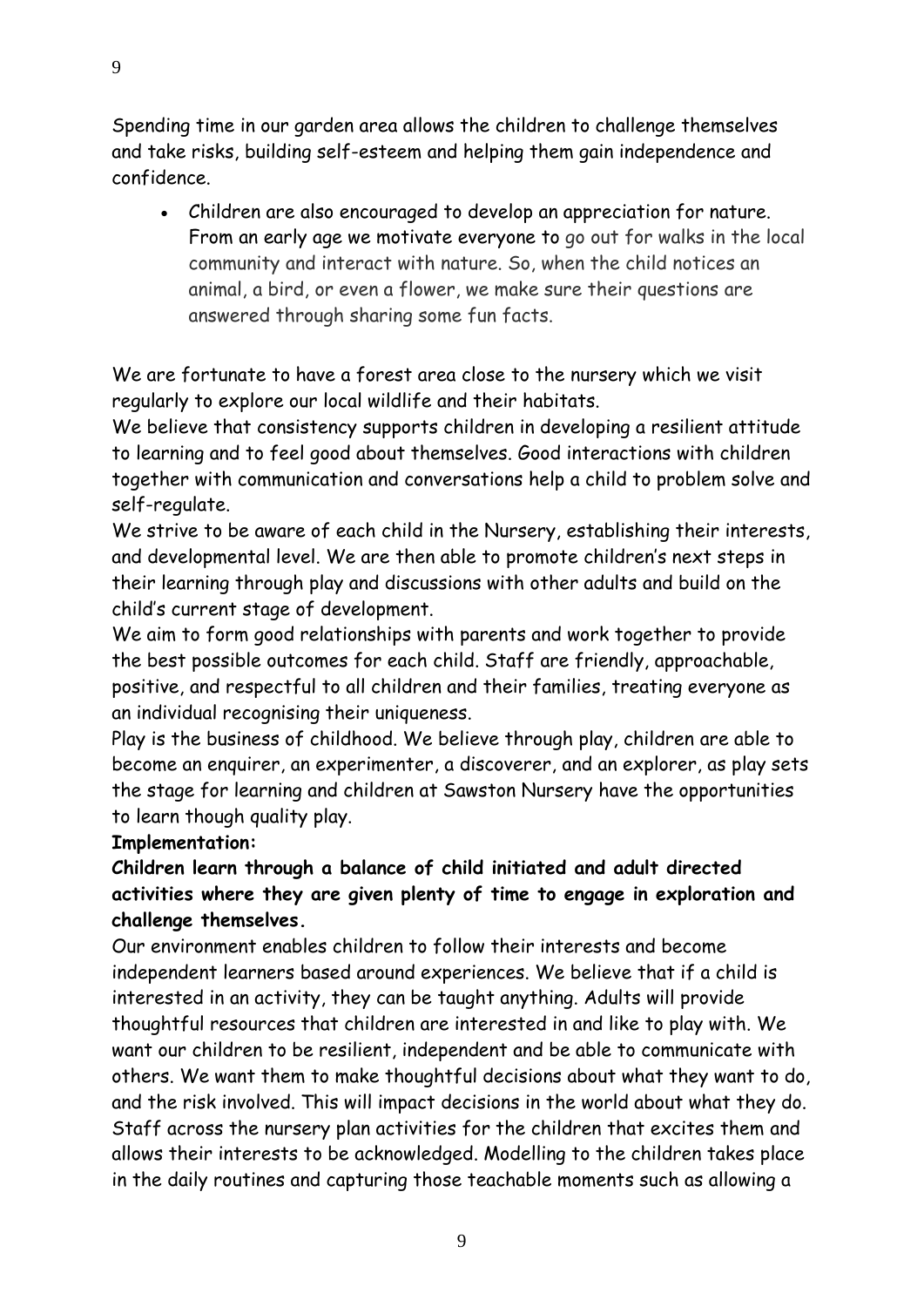child to show an interest in scissors and have a go themselves before the adult offers support and shows the child how these are used.

We ensure the content of the curriculum is differentiated to meet the needs of all children so that children build on prior learning. We plan activities around the child's interest and extend the activities to challenge children further where appropriate, to consistently give the children the opportunity to consolidate and learn new skills. This will support them in their next steps and transitions to the next classroom.

There is robust and effective communication with parents and practitioners actively seek advice from parents about their child's learning and development at home. Parents and practitioners work together to create a two-way partnership that ensures we give every child the best possible start in life. **Impact:**

**We provide a caring, stimulating, and professional learning environment for all. Children will be allowed to gain and develop their social skills and be ready for the next stage of their learning journey.**

**At the end of a child's time at Nursery the transitions to new settings and schools are positive and children are praised for their readiness. Children are confident, resilient and have good self-esteem in preparation for new experiences.**

Children are able to focus and engage in their play due to experiences on offer throughout their time in the Nursery. Allowing children time and space to follow their own interests promotes their independence to learn.

Through outdoor play opportunities in the Nursery, children can learn the skills of social interaction and friendship, care for living things and their environment, be curious and fascinated, experience awe, wonder and joy and become 'lost in the experience'. They can satisfy their deep urge to explore, experiment and understand and become aware of their community and locality, thus developing a sense of connection to the physical, natural, and human world.

Staff evaluate practice and the learning environment through regular audits and being reflective practitioners.

Sawston Nursery's ethos reflects the varying approaches used for many years in Childcare and Education, including, the caring and concern for one another and the world around us. Those children learn best through actively participating in their own play situations, supported by the adults, offering stimulating safe activities with enthusiasm and dedication. This includes using everyday experiences and life skills in a multi-cultural environment ensuring all children have the best possible start to their early education.

Individual children should be respected and have access to a provision that fosters their unique aptitudes and abilities and enables them to thrive and develop.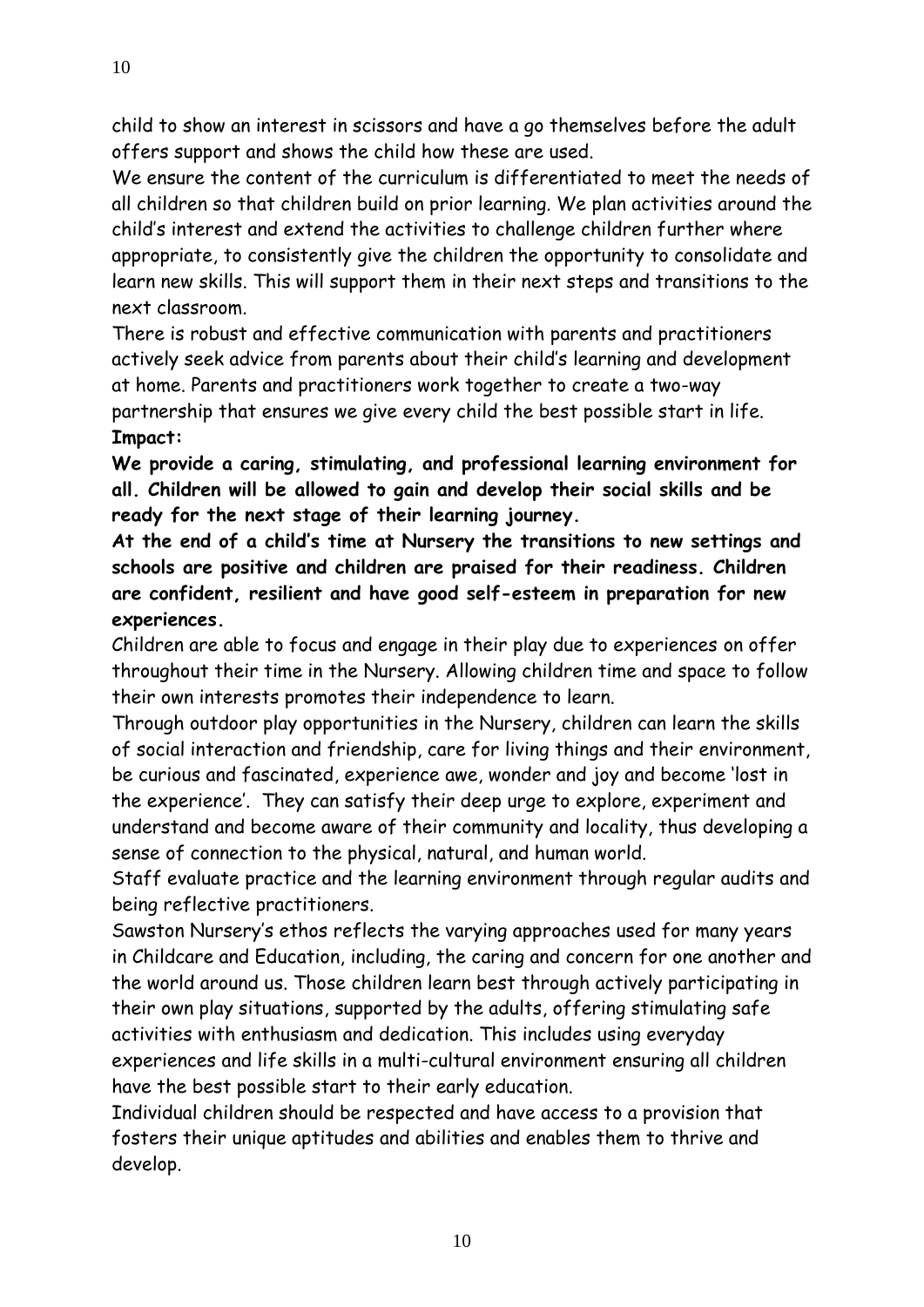**Margaret Mc Millan, 1860 - 1931** (McMillan was a nursery school pioneer) of the belief that children learn by exploring and that they could achieve their potential through active learning and a first-hand experience. She believed that outdoor play and fresh air was important to a child's development).

We adopt a child centred approach where we take great care to provide a structured environment which supports children in becoming active, independent learners. Children learn best when they feel safe to explore and experiment, make mistakes, and try again.

# **Vygotsky 1896 – 1934 (**A Soviet psychologist, known for his work on psychological development in children)

Vygotsky's theoretical framework is that social interaction plays a fundamental role in the development of cognition.

Children are able to problem solve through social interaction with others during childhood. Culture and environment play a large role in a child's development where social interactions support a child in their learning. Sociocultural theory asserts that learning is an essentially social process in which the support of parents, caregivers, peers and the wider society and culture plays a crucial role in the development of the child. Within the nursery children are able to scaffold their learning through the interactions with adults and children around them.

# **Reggio Approach**

The Reggio Emilia approach is an educational philosophy and pedagogy focused on preschool and primary education. This approach is a student-centred and constructivist self-guided curriculum that uses self-directed, experiential learning in relationship-driven environments

In our outdoor areas we have mud kitchens with utensils where children are able to play imaginatively, enjoy sensory play, whilst developing their maths skills and hands on exploration.

The large sand pit in the garden area can generate countless variations of role playing and imaginative play.

Physical movement of climbing, jumping rolling and crawling can be facilitated through the choice of equipment available.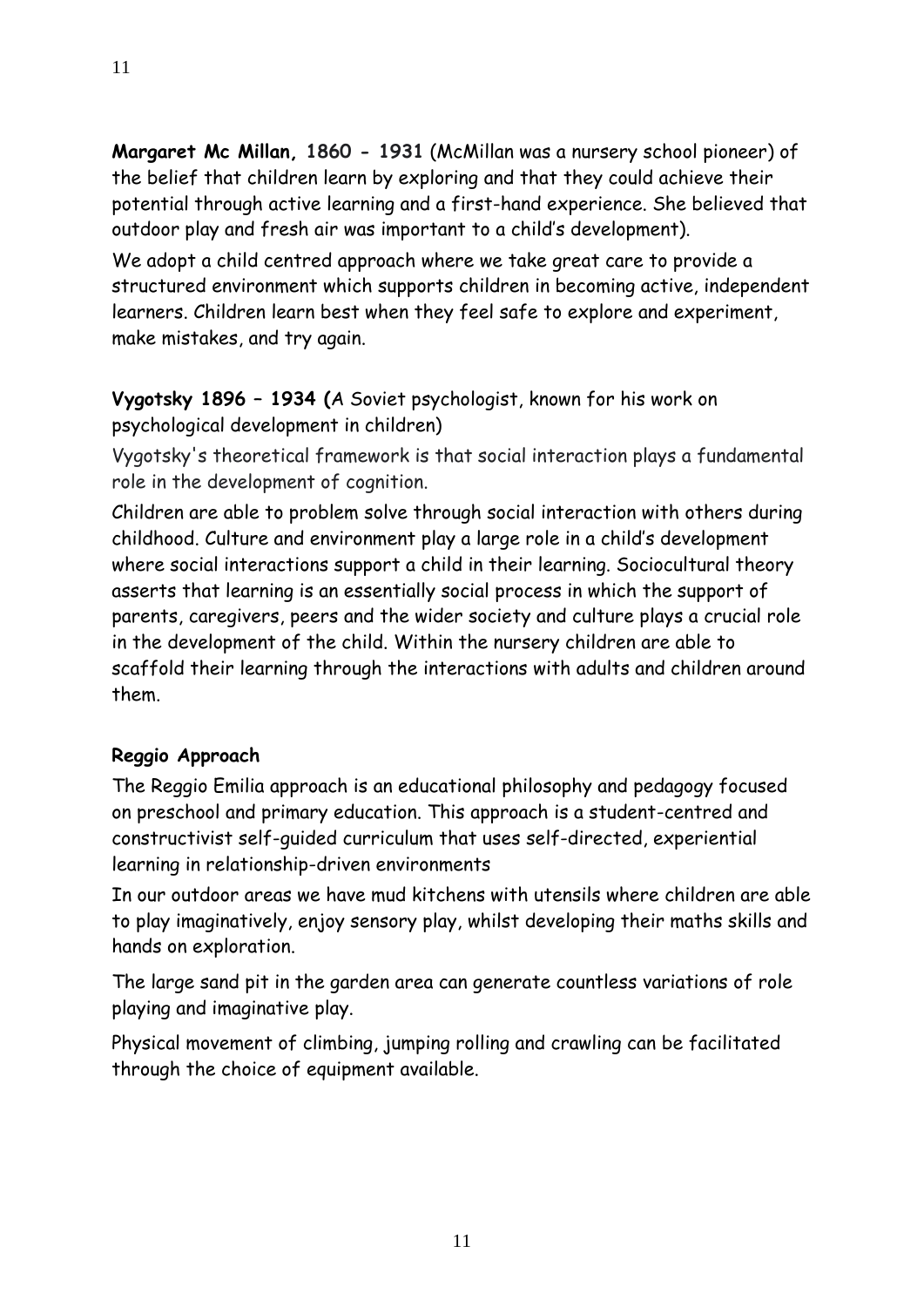#### **Monitoring Progress**

Sawston Nursery operates a key worker system, which is especially helpful to children and parents when your child first enters the Nursery. It can also support the transition from one room to another across the Nursery.

Key workers monitor your child's progress and are aware of his or her needs, providing continuous support to you and to your child while your child remains at Sawston Nursery. The Head of Nursery and staff are always available to discuss your child's progress and development. Parents are encouraged to participate fully in their child's learning and developmental records, and these can be shared through our online learning journal called, Tapestry.

#### **Welcome to the Buttercup Room**

The Buttercup Room caters for up to 15 babies per day. We are registered to provide care for babies from 3 months old.

Buttercup Room is a large room and well-resourced with a variety of equipment, age appropriate to the children. It is heated with an under-floor heating system as well as a wall mounted hot/cold air conditioning system. The room has double doors to allow lots of light into the room and leads into an enclosed outdoor play area, designed specifically with



Display boards show colourful pictures which the children help to create and mobiles that hang from the ceiling to aid in the stimulation of the children.

This room is mainly carpeted, and there is a lino covered area which is designed for water/messy play and mealtimes.

There is a large home corner where children can engage in role play activities and use their imagination to support their play. Baskets are positioned on the shelving units at low levels to allow the babies free choice of all the resources they choose to use, which encourage and support their play in the home corner.

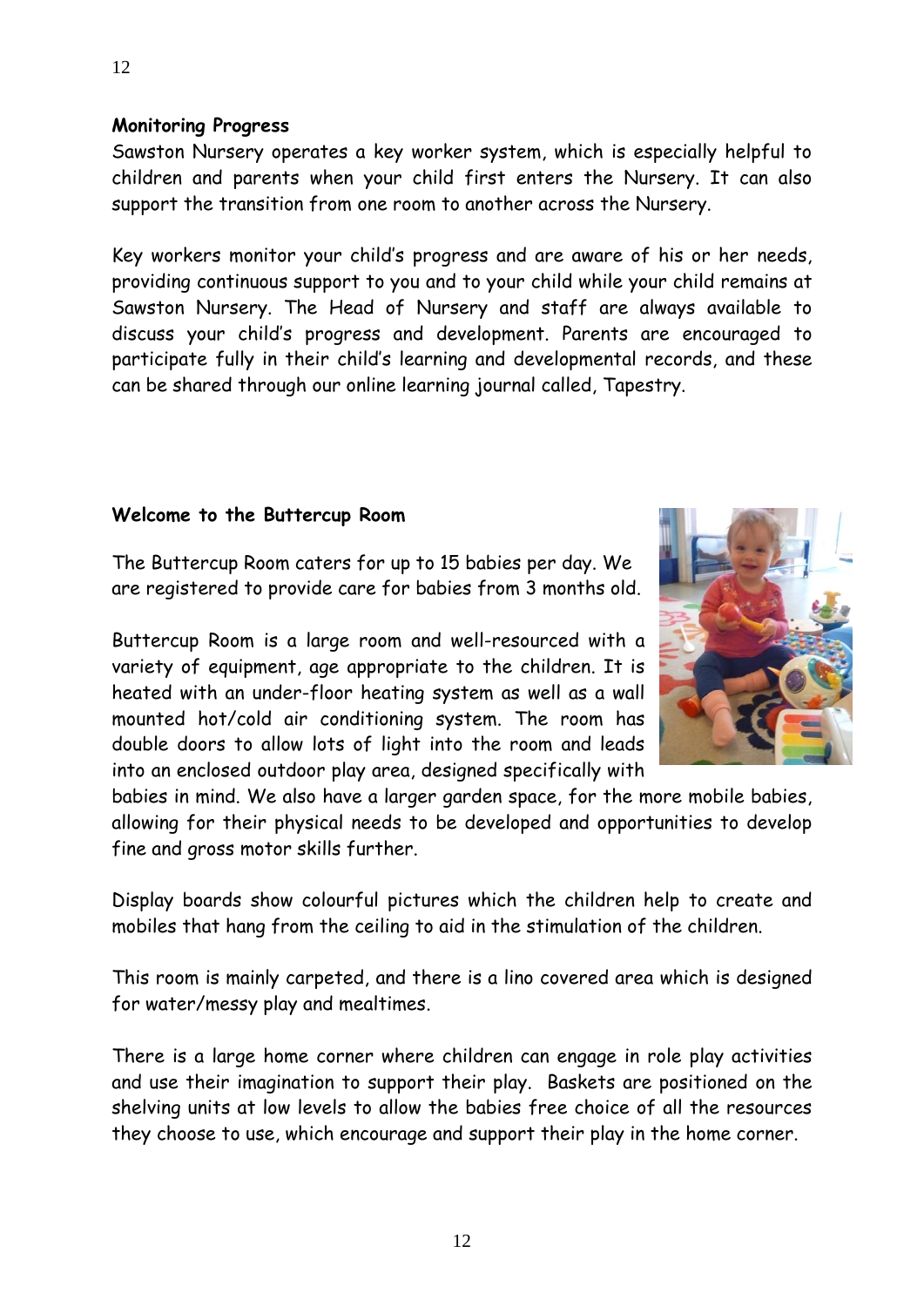Within the room, we have an expressive corner where we have musical instruments. These are freely accessible to the children throughout the day, where they have the opportunity to express themselves. Within this area, we also have a large wall-mounted mirror with a handrail to aid the children's physical needs. The children enjoy looking at themselves as they explore the instruments and different ways in which they can play each of them.

We also have a large mark making area which includes a large chalk board, whiteboard and resources which are changed regularly, whilst we follow the babies' interests and developmental stage of learning and development. The different tools are also accessible throughout the day which allows the children use of a variety of tools to make their marks independently.

In the room, we also have a large slide that is always accessible to the children with supervision of an adult. The slide has a handrail for the children's safety and aids their physical development.

The babies' changing area is connected to the room with a stable style door to ensure ratios are always adhered to. The babies' nappies are changed on a changing mat which is on top of the changing unit. The changing mat is sterilised with anti-bacterial spray between each nappy change and staff wear disposable aprons and gloves. Parents are asked to bring a supply of nappies, either disposable or reusable. Our children are changed at 3 intervals throughout the day - morning, afternoon, and evening. Soiled nappies are changed immediately to prevent children becoming uncomfortable and sore. A complete change of clothing clearly marked with the child's name needs to be provided by the parent and children may also bring in a favourite comforter which the child might like to have.

The room has a small separate kitchen for the preparation, storage, and cleaning of babies' bottles.

Due to the setup of our rooms, we are able to offer separate sleeping and eating areas. This allows us to work to the routine and needs of the individual child allowing them freedom and space to continue their play and exploration.

Each baby is unique, and we recognise this within the Buttercup Room. They are able to feed when hungry and sleep when tired, in line with home routines and information we share with the parent/carer. There are cots, pushchairs, and snooze mattresses available for children to rest and sleep. We will talk to parents/carers about preferences of the above during sleep times for the child.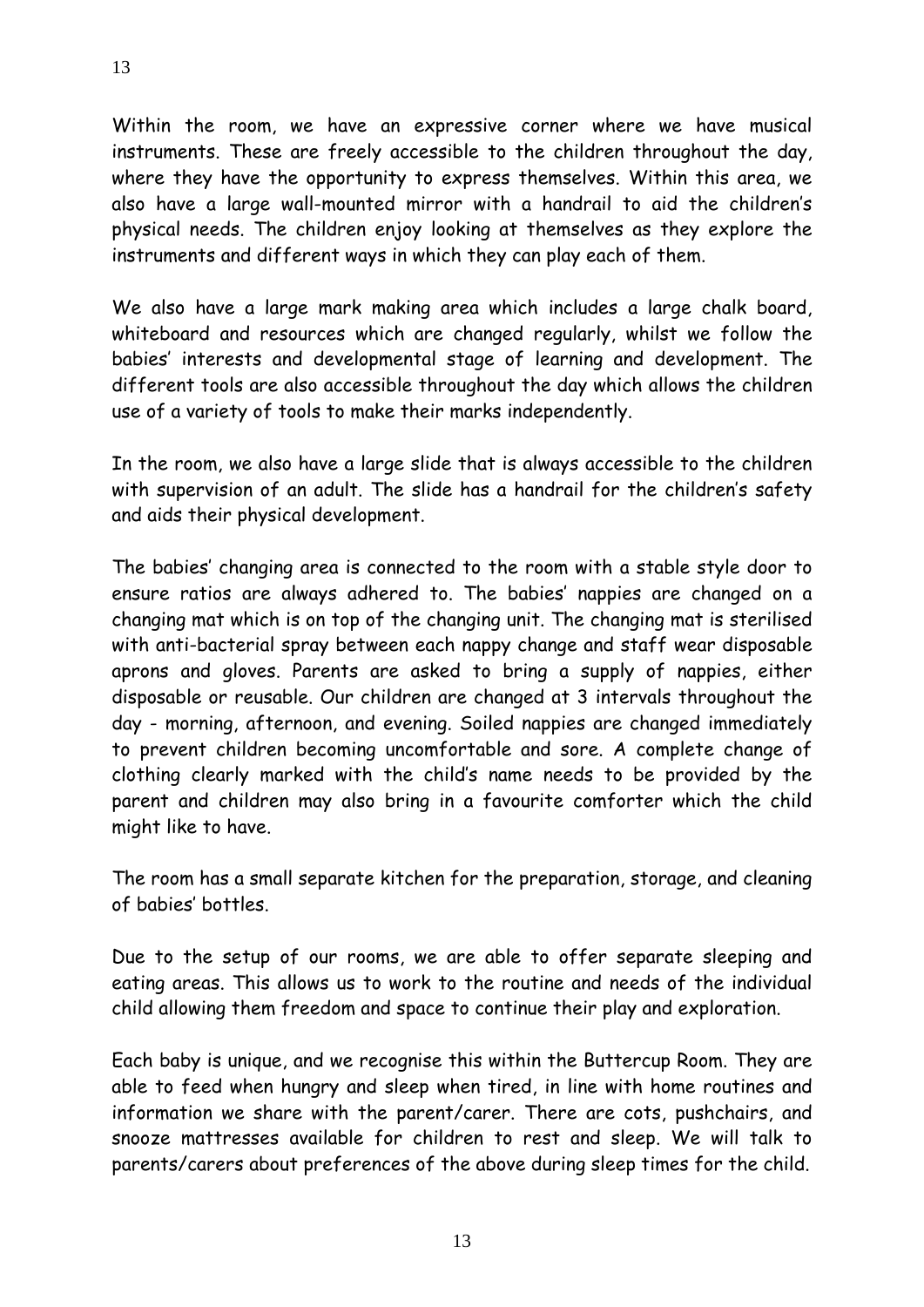

An intercom is always in operation to enable good communication throughout the Nursery.

A welcome pack is given to each new parent on their first settling in visit with their child.

A typical daily routine includes times for free play and focused activities, normally topic based so we are able to extend children's learning.

Children enjoy outdoor play through free-flow every day, times for singing and stories which are part of our daily routines in the baby room.

Creative play in the form of art/craft work, music, baking, computing, gardening, and more are offered to support the Early Years Foundation Stage Curriculum. Snack, lunch, and tea times provide times for social interaction, communication, as well as bodily nourishment.

Drinks are available throughout the day and at mealtimes. Children who need to sleep or rest are catered for, in line with home routine for babies, and after lunch for older children. Details of each room's daily and weekly plan are available for parents to see and can be discussed with staff at any time.

# **Welcome to the Daffodil Room**

The Daffodil Room holds up to 12 children per day.

The room is spacious and well equipped. It has an under-floor heating system and a wall mounted hot/cold air conditioning system.

Daffodil Room have areas in the classroom to complement our curriculum and the seven areas of learning. The children are encouraged to independently explore, create, and share their thoughts in play, which in turn supports them to become selfmotivated learners in the future.



There are double doors in the room which lead out to a covered, enclosed garden area which can be accessed in all weather conditions. The doors are always open to allow free flow to play throughout the day.

Daffodil Room also have a large outdoor space with a secure boundary. The children are able to use this space throughout the majority of the day.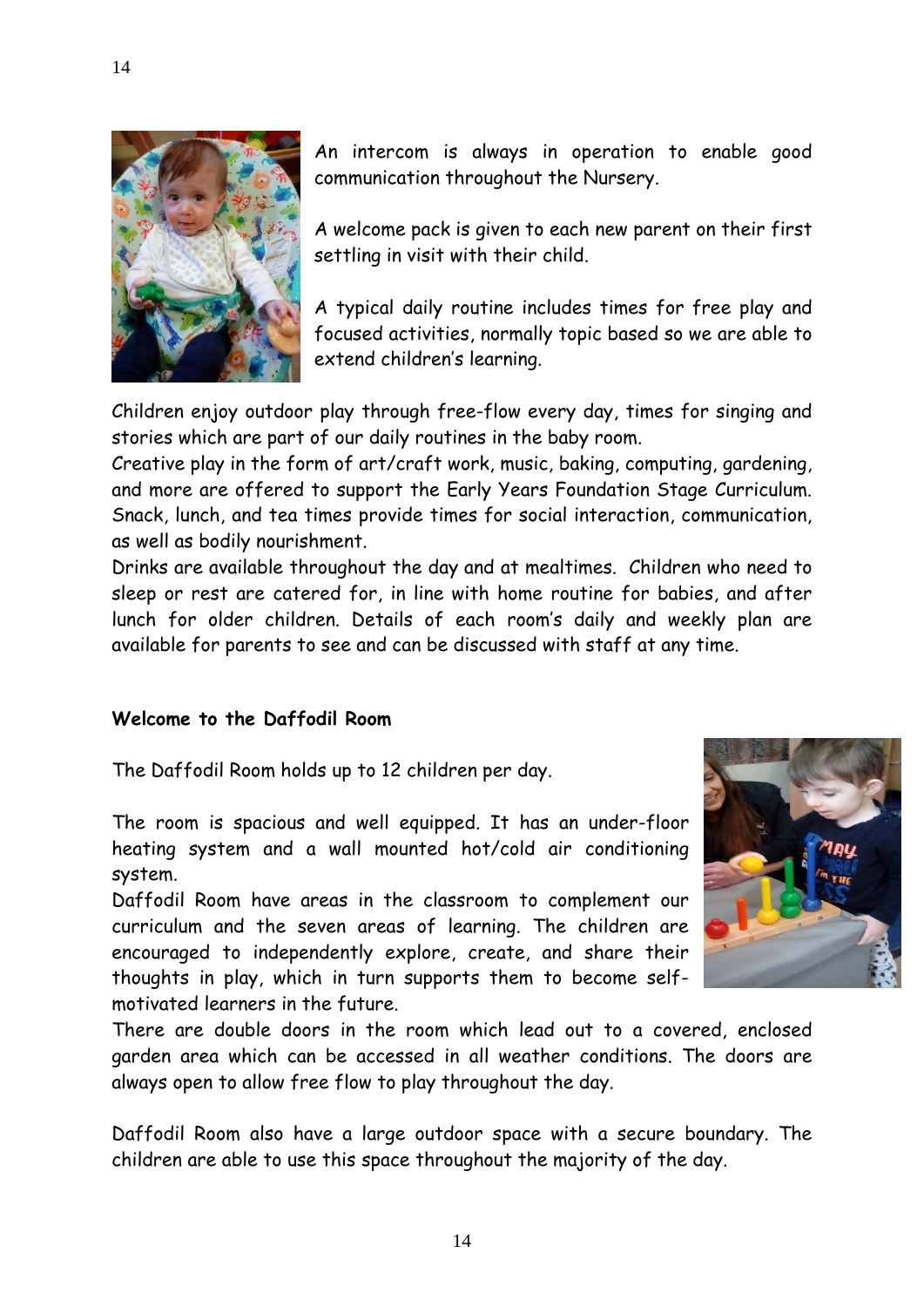There is a range of age-appropriate play equipment available to the children. We have a large, sheltered sandpit, mud-kitchen, a dedicated mark-making area

and a raised mound and slide and tunnel to promote physical development. Activities and resources are offered outdoors to reflect the learning opportunities in the classroom, we strongly feel spending time outdoors is beneficial for all aspects of development.

The room itself has a carpeted area where the children can relax in a quiet communication space. Children can access books, singing spoons and puppets in this area or choose to sit with an adult to share their chosen songs and stories. There is also a home-corner which encourages roleplay and enables the children to act out their life experiences with a variety of props.

The rest of the room is designed for messy play such as sand, water, and art activities.

These zones are then adapted for sleep time on the carpet and mealtimes on the hard floor.

A typical day in Daffodil Room includes time for free play and focused activities. The focused activities are based on the children's interests and learning abilities and are offered to help the children achieve next steps in their learning and development.

Children also enjoy singing and dancing where they can express themselves freely whilst enjoying energetic play. Children are encouraged to be involved in thinking creatively through art/craft work, music, baking, using their imagination in the role play area and the introduction of different types of material. All the activities and resources are offered to support the planned curriculum.

Each child has their own tray in which any artwork and their personal belongings can be stored along with letters to be sent home for parents. This gives the children a sense of ownership and belonging.

There is shelving which is at a low-level containing play equipment and staff encourage children to have a free choice and self-select the toys that they wish to play with.

There is a toilet area so that children are able to begin their toilet training and low-level sinks for the children to wash their hands encouraging independence. Nappies are changed within a private toileting area.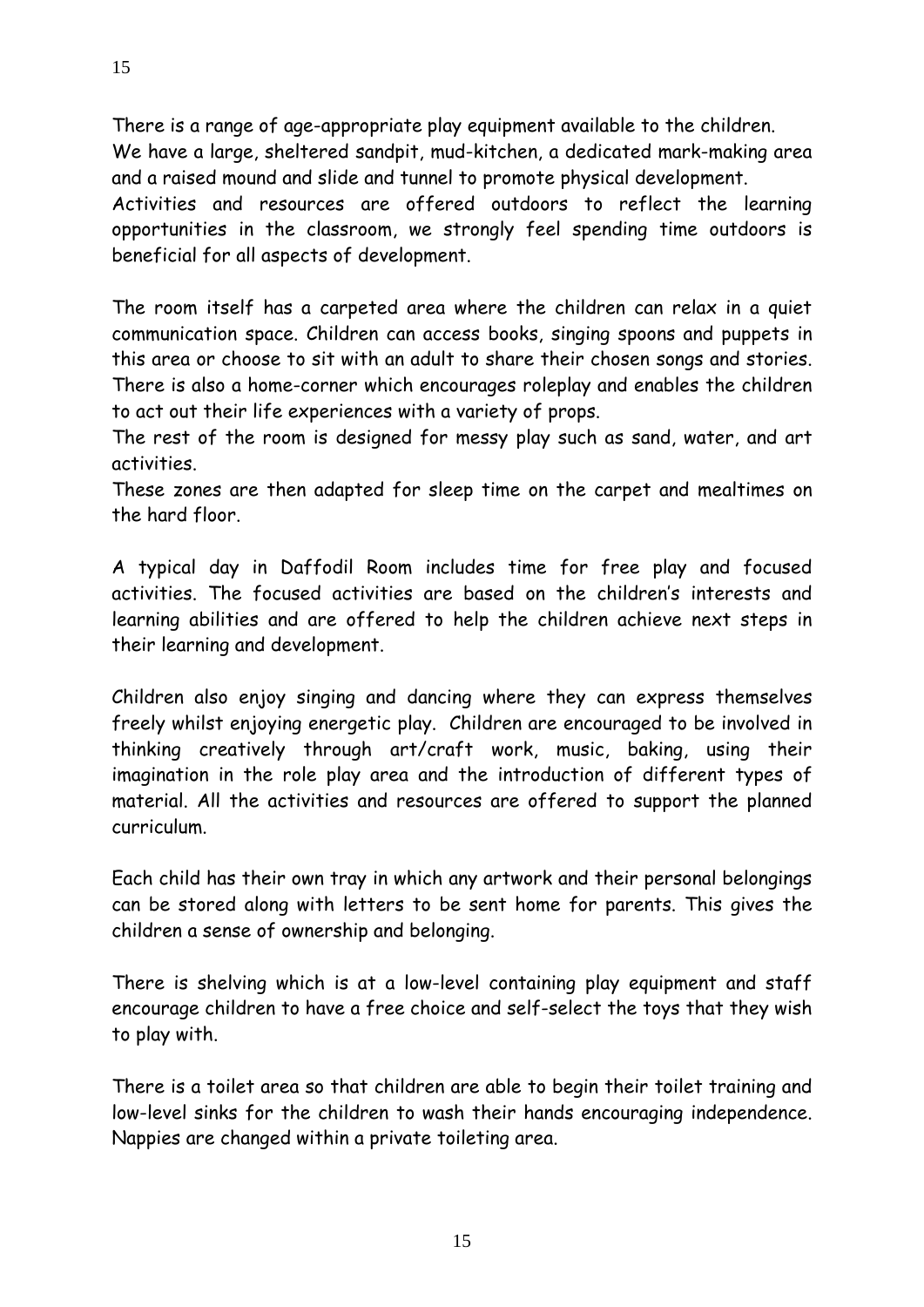The children can have a sleep after their lunch if they wish. There are snooze mats provided and calming music is played to create a relaxed atmosphere

within the room for all children. For those who don't wish to sleep, quiet time and outdoor play is offered.

There is a whiteboard displayed outside the room to provide parents with information on the activities which have taken place during the day. We also communicate via Tapestry sharing information about your child's day in Nursery.



#### **Welcome to Poppy Room**

The Poppy Room caters for two- and three-year-olds and currently holds up to 12 children within a 1:4 or 1:8 ratio.

The classroom is a spacious, well-resourced, and welcoming environment with a comfortable carpeted area and a hard floor, ideal for exploring messy play and mealtimes. The room has an array of toys and materials to encourage independent play and learning, supporting development in all areas of the Early Years Foundation Stage.

The room consists of multiple areas for the children to explore and investigate at their own leisure which enables the children to become critical thinkers and active learners. This includes an Enchanted Reading Garden where the children can take time to look at books, be calm, quiet and reflect in a secure, cosy environment.

Our Marvellous mark-making station is available throughout the day for the children to become creative and develop their fine motor skills with the use of writing tools, glue spreaders and scissors. The children are encouraged to peg their works of art on the display board, showing pride in their achievements.

There is a home corner on offer to the children, to support role play, communication, enhance their imagination and allow them to act out their life experiences. Dress-up encourages creative thinking, communication, and social skills. Playing with another child or adult requires teamwork, cooperation, and sharing which can be practised within the home corner.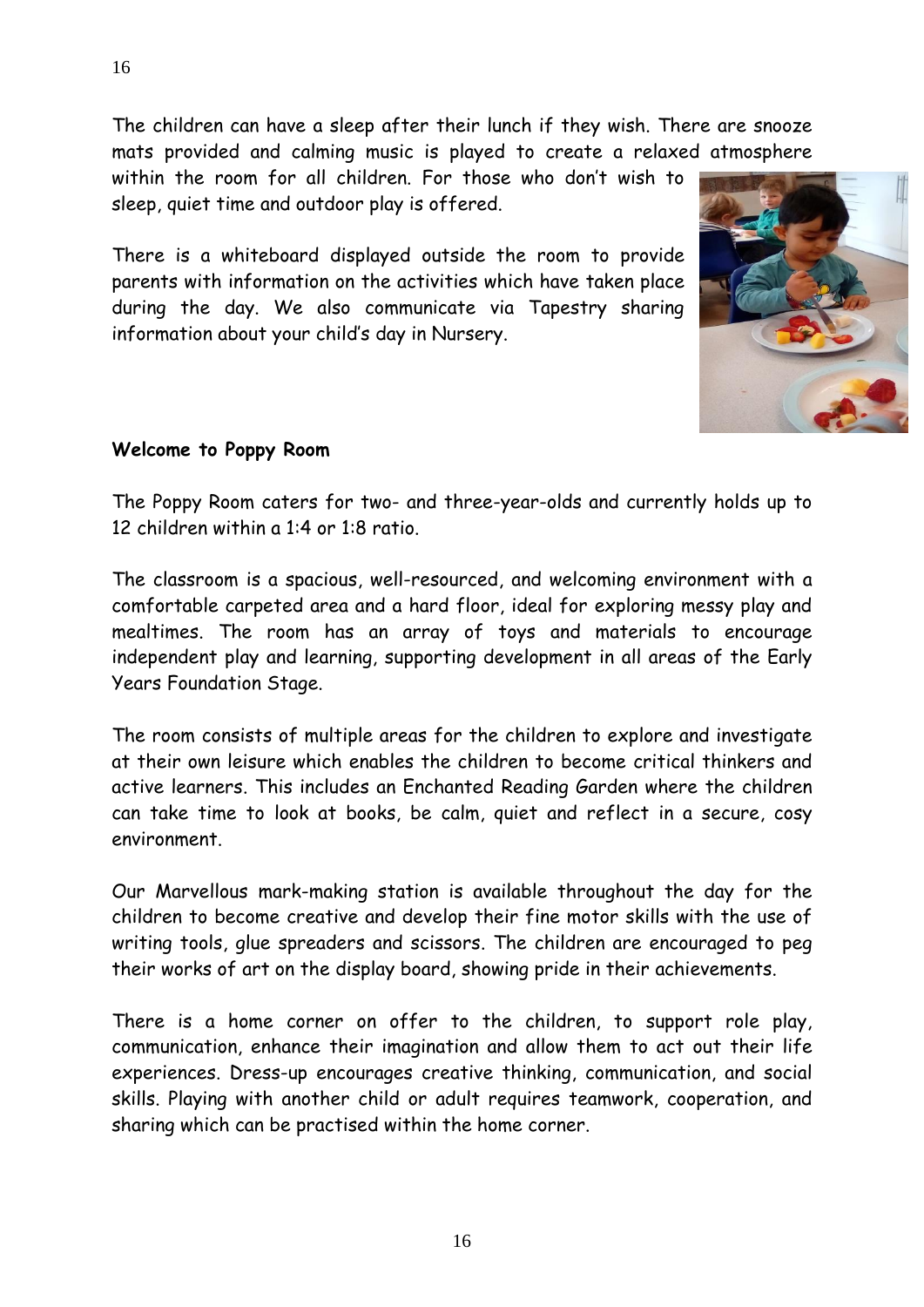There is an opportunity for children to participate in loose parts play, with baskets containing a variety of items such as wooden pegs, pinecones, scoops, pebbles, and shells. Loose parts play has many benefits for the children, helping them to develop skills across the whole of the curriculum. This child-led play helps strengthen their independence, enabling them to observe, enquire and investigate.

A discreet nappy unit within the room enables children to have their nappy changed in private. As they grow and become more aware, the children are offered the use of a potty or toilet, gaining independence in their personal hygiene needs. There are two separate toilet areas within the space for the children to use along with low level sinks for hand washing.

There are double doors that lead out to a sheltered fenced in garden area that the children have free access to throughout the day. In this section, the children have the opportunity to create and build with a variety of construction materials and investigate the water and sand tray. These resources help develop problem solving skills and cause and effect to ignite curiosity in STEM.

From the little garden space, there is a gate that opens into a much larger area that the children share with the Daffodil Room where they have the opportunity to access trikes, climbing apparatus, slide, sheltered sandpit, musical instrument station, well equipped mud kitchen and a mark-making area.

Each child has their own tray in the room that they can use to store their personal belongings, any artwork, or models they have produced for parents to take home.

A white board is situated outside the Poppy Room to inform parents of the day's activities to keep you up to date with what we have achieved. We also use the Tapestry Learning Journal to communicate with parents about your child's day in Nursery, including what they have eaten or slept.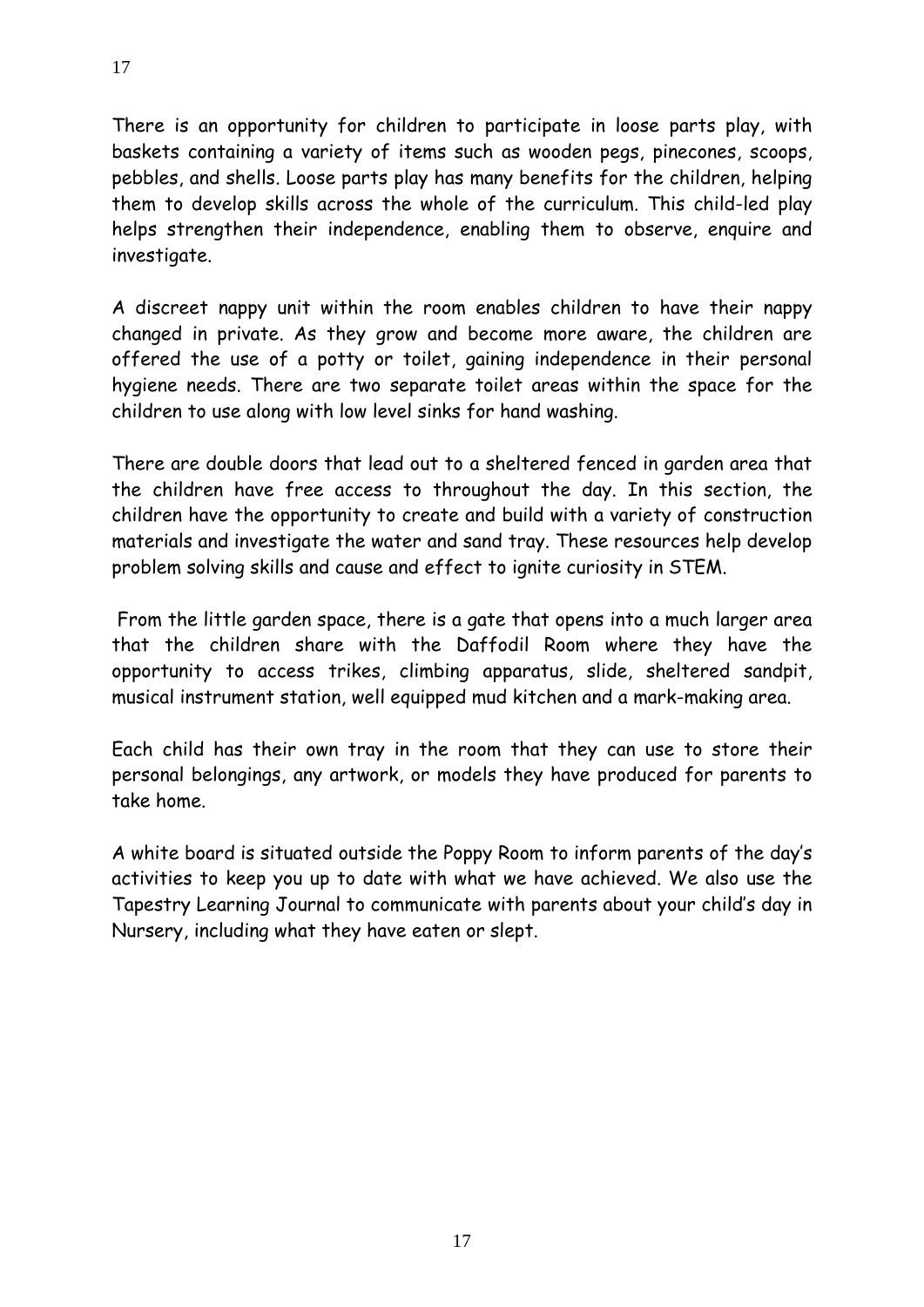#### **Welcome to Sunflower Room**

The Sunflower Room can currently hold up to 24 children each day. However, most days we will be operating with a maximum of 16 children per day.

The classroom is spacious. We have a fenced outdoor area that the children can



The room has under floor heating and air conditioning to make it a comfortable environment for the children and staff.

The children are encouraged to use the resources available within the continuous provision where they are able to play, explore, be active

learners and be creative and think critically. All these areas underpin learning and development and support the child to remain an effective and motivated learner.

The organisation of the pre-school classroom sends important signals to children about, "What there is to do, and how to do it". Having a well organised classroom helps the children learn and motivates them to interact positively with each other.

There are display boards around the room which show the children's artwork and relate to the topic or theme that is on offer and available within the room.

Beyond the enclosed garden area, we have a larger secure area where children can freely explore throughout the day. This garden space is a natural woodland area, which houses a large gazebo where children can sit and relax. There are also numerous opportunities for children to practice climbing skills on the trees and climbing frame. Our garden area is an extension of our classroom where we offer many challenging activities for the children to access. Providing more opportunities for learning and development.

There are two separate toilet areas within the space for the children to use along with low level sinks for hand washing. The children can access these areas freely throughout the day, helping to promote their independence and hygiene practices.

For some of the younger children the room also has a private nappy changing area which provides privacy for children whilst being changed. The children also

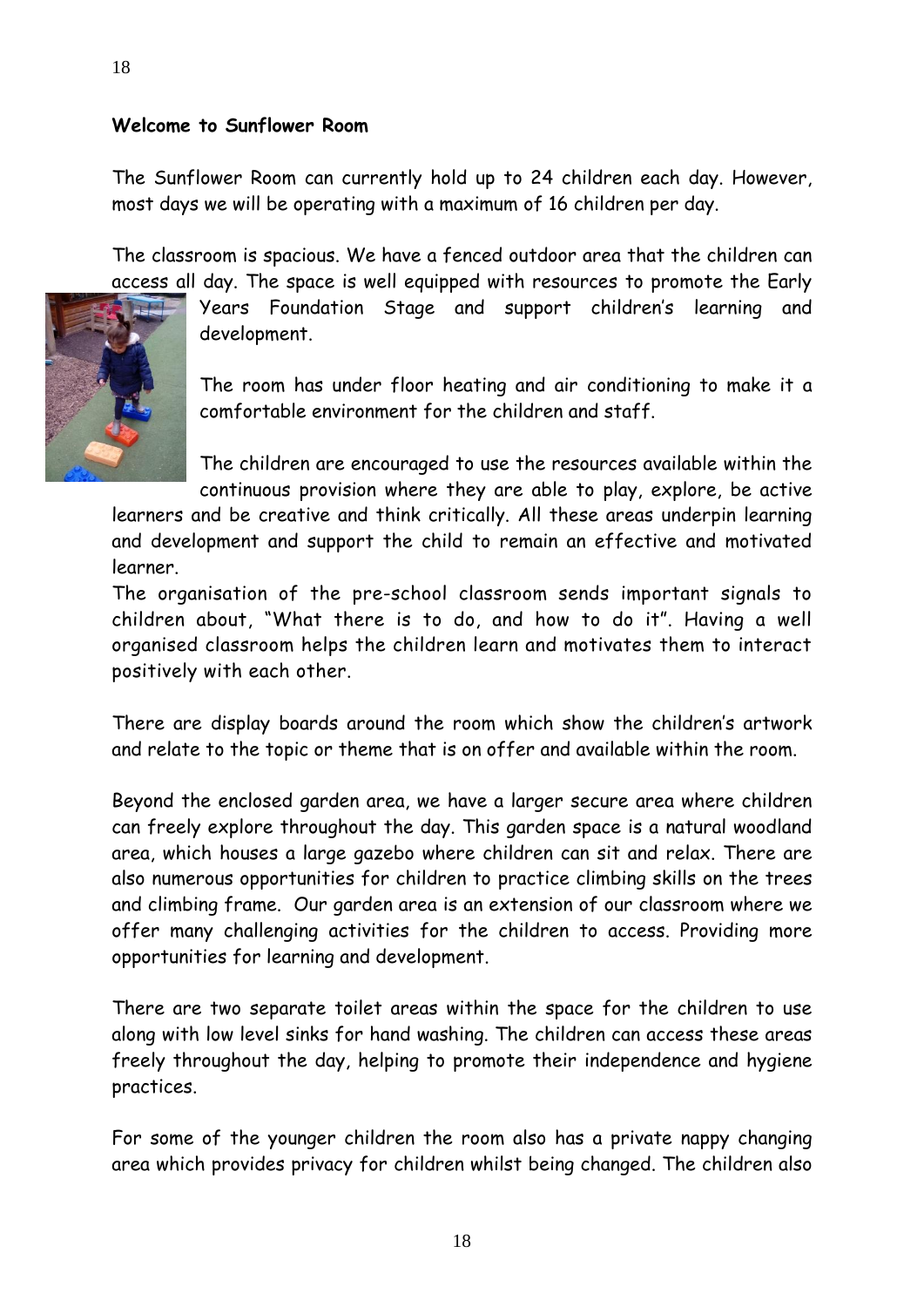have access to potties which are provided to help the children who are transitioning from nappies to pants.

All children are encouraged to make use of all activities available at Sawston Nursery to build on their own experiences and further develop their skills. Children are free to explore and be creative through activities such as water, sand, and other sensory resources during their play. Furthermore, activities such as baking (manipulative play), music and movement, imaginative, painting, craft, and construction play are available to the children. There are opportunities for children to participate in calm, quiet play such as reading, board games, and spending time at the mood table are freely available to children in the Sunflower Room.

Each day there will be the opportunity for the children to choose which toys they wish to play with to encourage more independence. Many of the toys are stored at low level to ensure that the children have free access to these. Encouraging independence is promoted in the Sunflower Room and therefore all toy boxes have corresponding pictures and labels to enable children to recognise the contents. This allows children to self-select and have an awareness of where resources should be stored after play.

Each child has their own tray in the room that they can store their personal belongings, any artwork, or models they have produced for parents to take home.

A white board is situated outside the Room to inform parents of the day's activities to keep you up to date with what we have been doing throughout the day and forthcoming activities. We would also ask that you use the online Tapestry Learning Journal to communicate and find out about your child's day in Nursery. We post a care diary each day your child attends informing you about how well they have eaten and slept throughout the day. As well as any other important info.

Sunflower have regular visitors to their rooms to talk to the children and to enhance their learning, for example dentists, scientists, dancing teachers, animal experts, police officers, sports coaches, and a music teacher.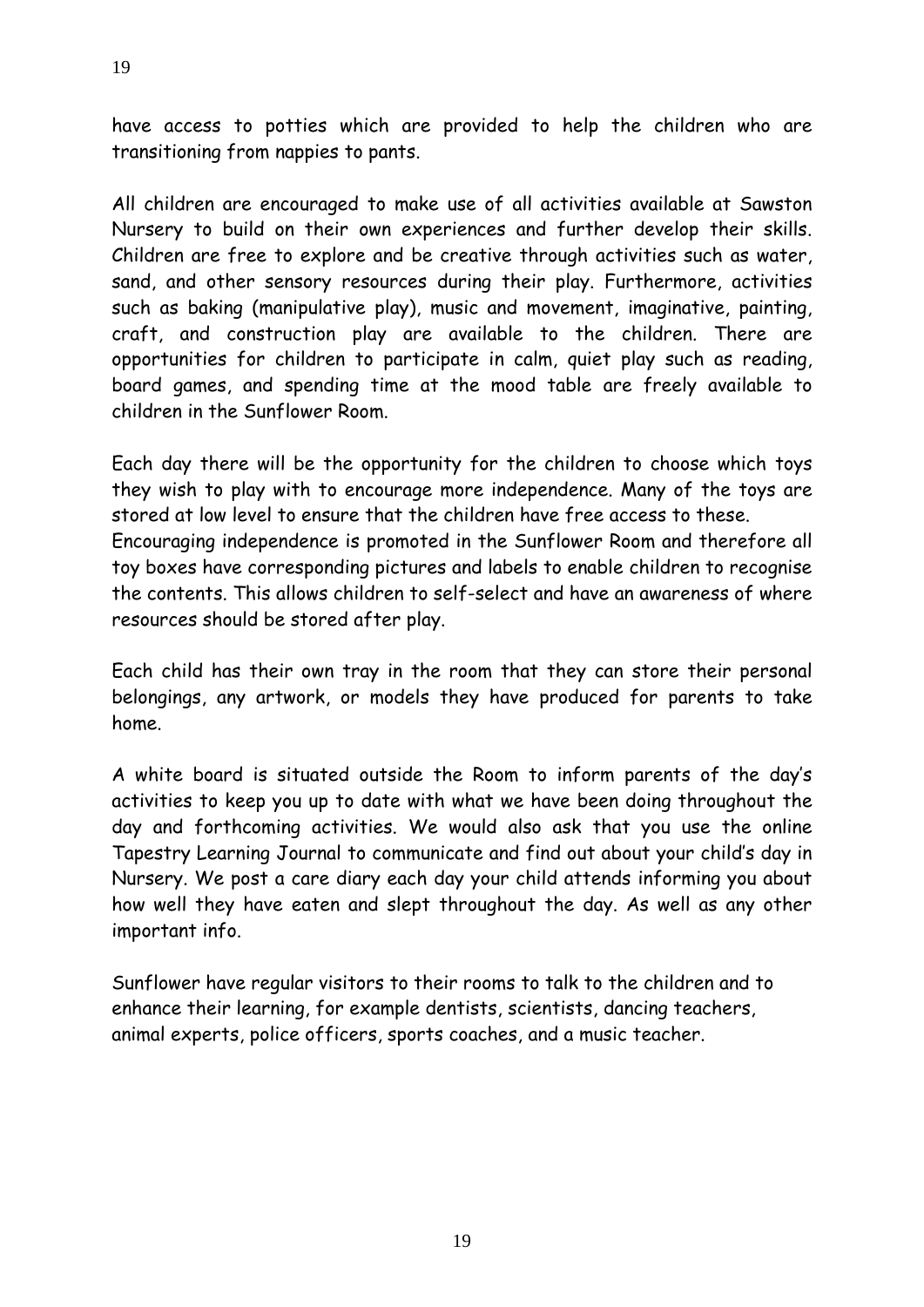## **Transition to School**

When it is time to plan your child's transition to school, please inform the Room Leader or Head of Nursery which school he/she will be attending.

Liaison between Sawston Nursery and your child's school is vital, and your child will benefit from careful management of this important step to support the smooth transition into Primary Education.

## **Opening Hours**

At Sawston Nursery the morning session begins at 8.00am. You should aim to arrive as close to this time as possible, so your child can be involved in the initial input of the session and is aware of what is happening. However, your child



should be in Nursery before 9.30am so your child can take advantage of the activities provided and to ensure your child is fully involved in the session. If you are going to be later than 9.30am, we appreciate a telephone call.

The Nursery closes at 6.00pm and all children should be collected by this time. It is important for parents to avoid collecting their children late as this causes upset to the child and inconvenience to staff (We also have a late collection fee policy which can be viewed on our website or provided upon request from the admin team).

## **Holidays**

Sawston Nursery is open all year round with the exception of all Bank and Public Holidays and about a week at Christmas. Parents are informed of the exact dates well in advance. Please inform the Head of Nursery as soon as possible of your own holidays or any other absences your children will have from the Nursery - four weeks' notice is desirable. Holiday notification forms can be found in the reception area.

## **Sickness/Unwell Child**

If your child appears unwell or off-colour, please do not bring him/her to the Nursery as it is unfair to your child and the other children and may affect staffing ratios where 1-1 care could be necessary to the unwell child. A child will only be re-admitted to the Nursery at the discretion of the Head.

If a child attends Nursery whilst on any medication, Sawston Nursery staff will administer this, but only if the medicine is prescribed by a doctor. An entry must be made on the medicine sheet signed by the parent.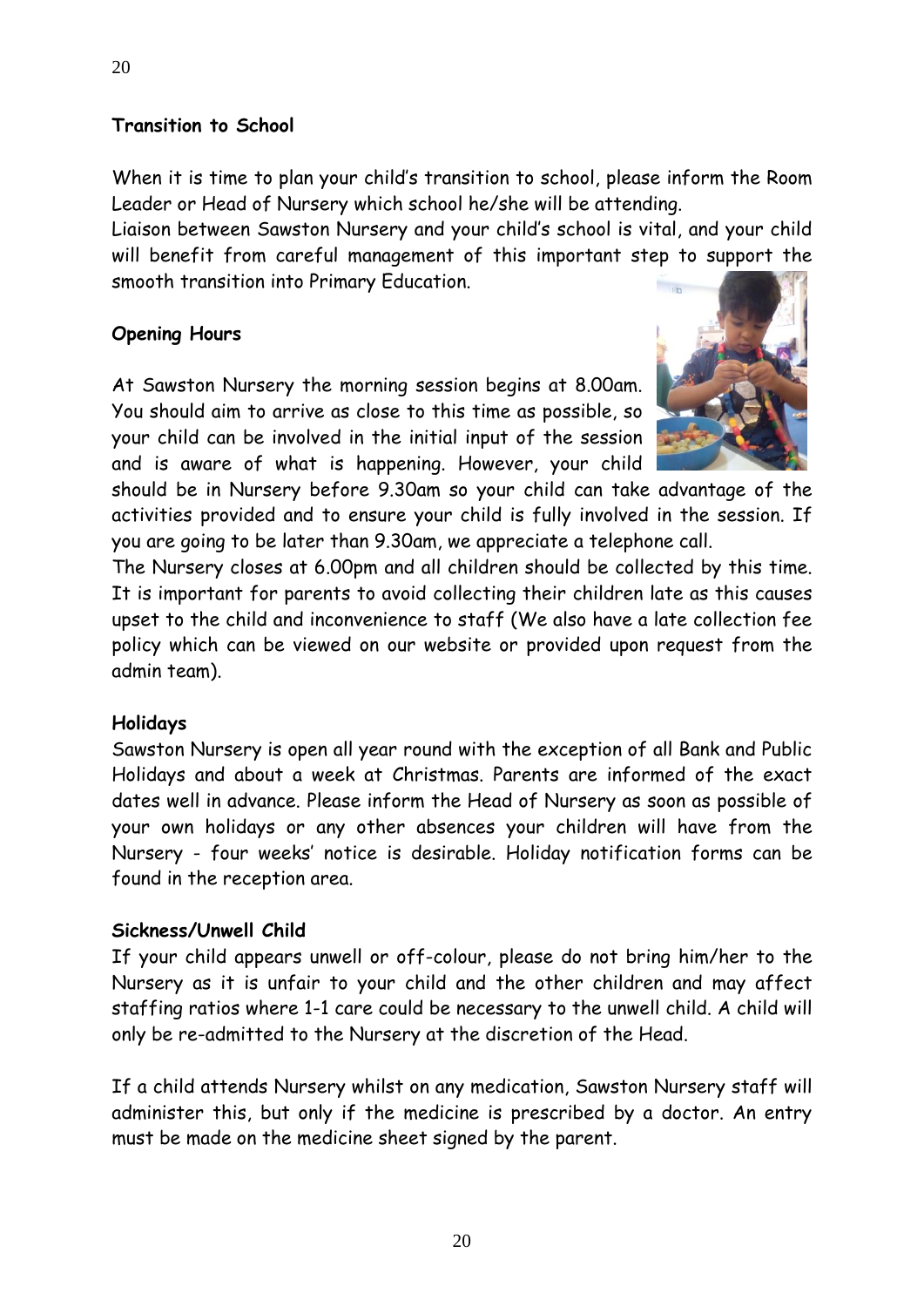## **Current Terms and Conditions**

The waiting list is routinely reviewed, and we will offer you a place for your child as soon as we know it is available. We try to give you one month's notice of availability of the place, although occasionally this may not be possible.

When your child is offered a place at Sawston Nursery, you will be asked to pay a refundable deposit of two weeks' fees. The actual amount of the deposit will be offset against the child's last month's fee when he/she leaves Sawston Nursery.

- All places are filled at the Head of Nursery's discretion.
- Sawston Nursery reserves the right to close in periods of severe weather or for other reasons beyond the control of the Nursery. In such circumstances, **fees will not be refunded**. Please see our admissions policy on the website at: [www.sawstonnursery.org](http://www.sawstonnursery.org/)
- The current fee schedule can be found on our website or obtained upon request from the admin team.
- Sawston Nursery requires one month's notice in writing of termination of a child's place.
- There is no reduction in fees for any absences.
- You will find some of our policies and procedures on our website. Also, parents/carers can request copies of additional Nursery polices to be either emailed, or a hard copy provided from our admin team.

## **Staff and Training**

Sawston Nursery employs highly qualified, trained staff. All staff will be trained in First Aid, Child Protection, and Food Hygiene,

Additional training will be available to all staff as relevant courses arise and to ensure staff are up to date with early years practice and informed of any new government and early years development.